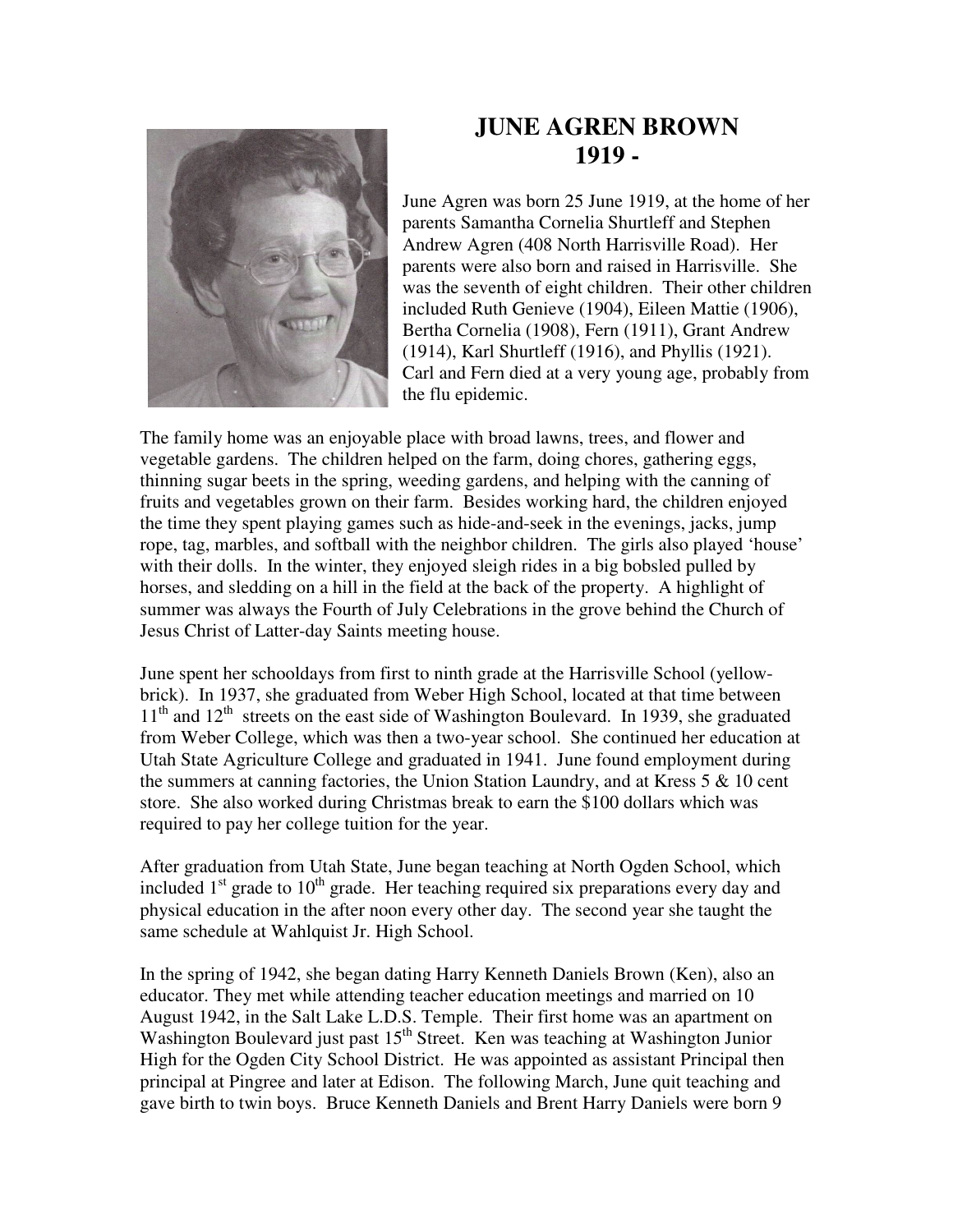June 1943. When the twins were about one year old, Ken and June moved their family to Washington Terrace and lived there for seven years. Their third son, Christopher Daniels (Chris), was born 20 September 1949. While living in Washington Terrace, June put her teaching skills to use as a primary teacher in the Church of Jesus Christ of Latter-day Saints.

In 1951, Kenneth and June bought land in Harrisville. Ken worked all summer to prepare a foundation so they could move their Washington Terrace house to Harrisville. After the house was moved, they gradually remolded it by adding two bedrooms and a bath, enlarging the living room, and then finishing the exterior with brick. June served in the Primary in the Harrisville Ward, and was soon called as Primary president, where she served for two years.

In 1954, June went back to teaching as a kindergarten teacher at Lynn Elementary. She took their son Chris with her, and he attended the other kindergarten class. She taught school for the next 19 years, and retired at age 55 while teaching at Mountain View.

In addition to serving in the Primary organization of the L.D.S. church, June was Sunday School organist for a while, before being called to serve in the Mutual Improvement Association (M.I.A. or mutual). She taught the Beehive Class a few years and then served as a counselor in mutual. Her favorite memories while serving in mutual were of the people she worked with, Arlene Kennington and Joyce Larsson; the great youth of the ward; and the wonderful road shows they performed.

In 1978, June was called to the Stake Relief Society as a visiting teacher leader, nursery leader, and finally as secretary to President Ina Deamer. When Roma Shurtleff was called as the Stake Relief Society President, June served as first counselor for five years. The Farr West Stake was divided and Harrisville Stake created in 1984, and June was the first Stake Relief Society President. She served until March 1989. Joyce Larsson and Melba Gooch were her counselors, and Diane Anderson was secretary. Due to changes in ward boundaries, June has lived in the same house but has been in three different stakes and five different wards.

In January of 1989, her husband Kenneth had leg surgery to improve circulation. He went back to the hospital in June to correct a blood clot. Early in 1991, Ken fell and hurt his back and spent 9-10 days in the hospital. In July of 1991, his other leg started to bother him, and after a week in the hospital, it was determined his leg should be amputated. He never fully recovered from this and died on 4 August 1991.

After Ken's passing, June felt the need for something more in her life and became an Ogden Temple ordinance worker, 4 February 1992. She enjoyed this service and felt she was doing something worthwhile and not just drifting. She served there until 1999, when she had knee replacement surgery.

June has known the tragedy of losing close family members. Carol, the wife of her son Brent, had surgery in August 1991. After three months in the hospital on oxygen, she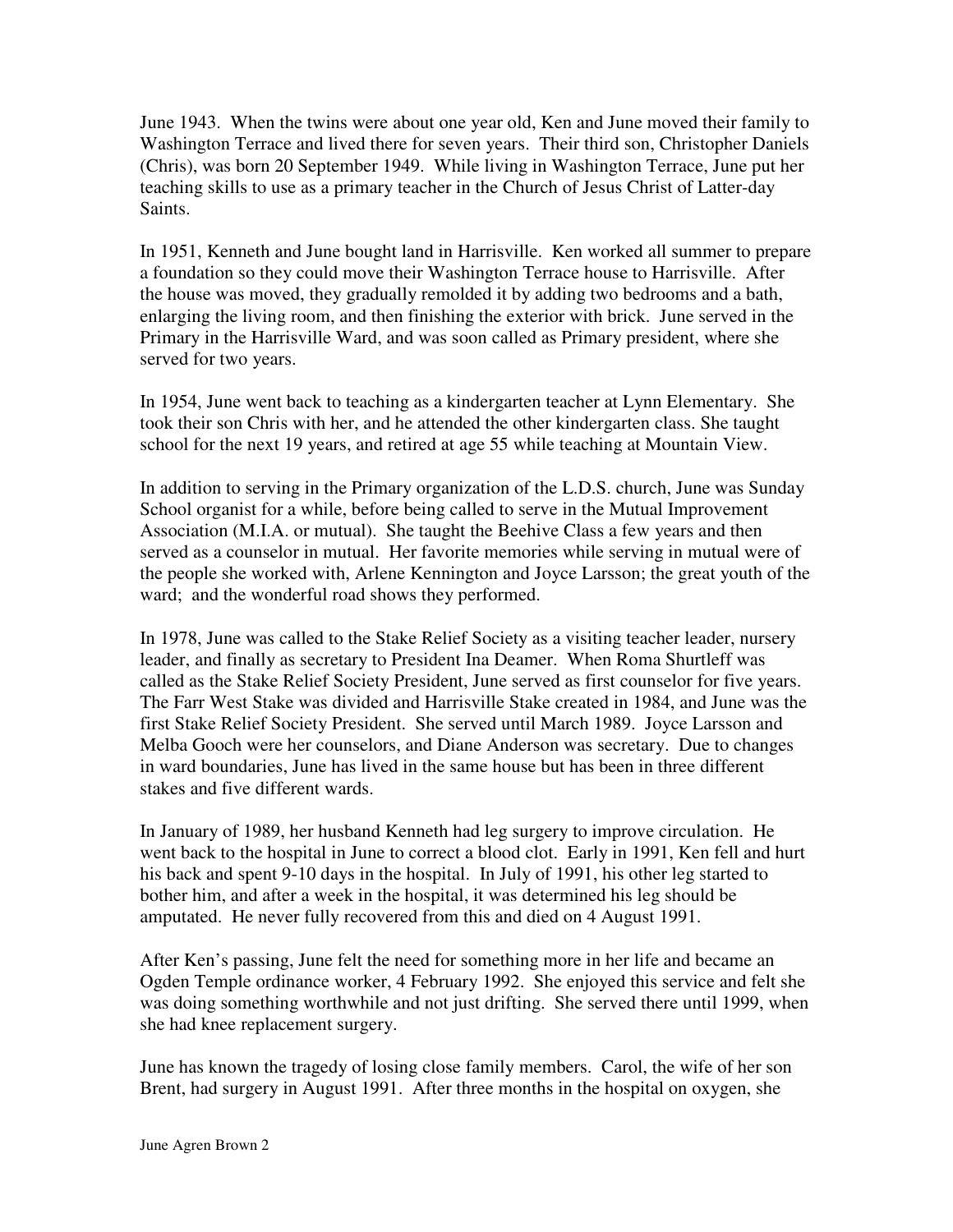returned home where she lived a limited life for five years and then passed away 25 August1996, leaving Brent with five children to rise.

In January 1998, her son Christopher was in a terrible traffic accident where his brainstem was damaged leaving him almost helpless. His wife Christine did every thing she could to help him recover, but he passed away two and a half years later, 29 October 2000, leaving a wife with twelve children to care for. Brent and Christine each raised wonderful families after losing their spouses and remain single as of 2010. June has twenty-three grandchildren, 40 great grand children, and another one due as of 2010.

When her grand children were young, they held "school's out" parties in the grove of trees on June and Ken's farm. Activities included a bonfire at night, a sleepover under the stars, and breakfast the next morning. Their family enjoyed camping at Causey Reservoir and being together so much that June and Ken purchased mountain property near Causey. After Ken passed away, her twin sons and grandchildren built a cabin on the property that they all enjoy together and as families.

Kenneth and June Brown were instrumental in starting the Harrisville senior citizen luncheon program in April 1983, which is held at the Harrisville Log Cabin. It began with forty-four attendees and has run continuously since that time.

Teaching school allowed Ken and June their summers off to vacation with family and friends, something they both loved to do. They visited L.D.S. church historic sites, national historic sites, and many early American historic sites. A group of "empty nesters" from Harrisville, that June referred to as "The Trailer Bunch," planned trips every summer to places like Zion National Park, Bryce National Park, the Salmon River country, Monte Cristo, Bear Lake at the Satterthwaite home, Banff, Canada, and their favorite place, Capitol Reef. These friends included: Cecil and Celia Satterthwaite, Ralph and Jennie Dabb, Leon and Eula Larsen, Lorin and Hazel Crowther and later Eleanor Crowther.

June has adopted as her philosophy words received on a 90<sup>th</sup> birthday card from a niece. The card pictured a cute little old lady with a funny hat looking out her window while blowing soap bubbles and the inscription read: "It doesn't matter how old you are, but it matters how you are old."

## **SOURCE:**

Brown, June Agren. *Autobiography of June Agren Brown.* Unpublished manuscript. February 2009.